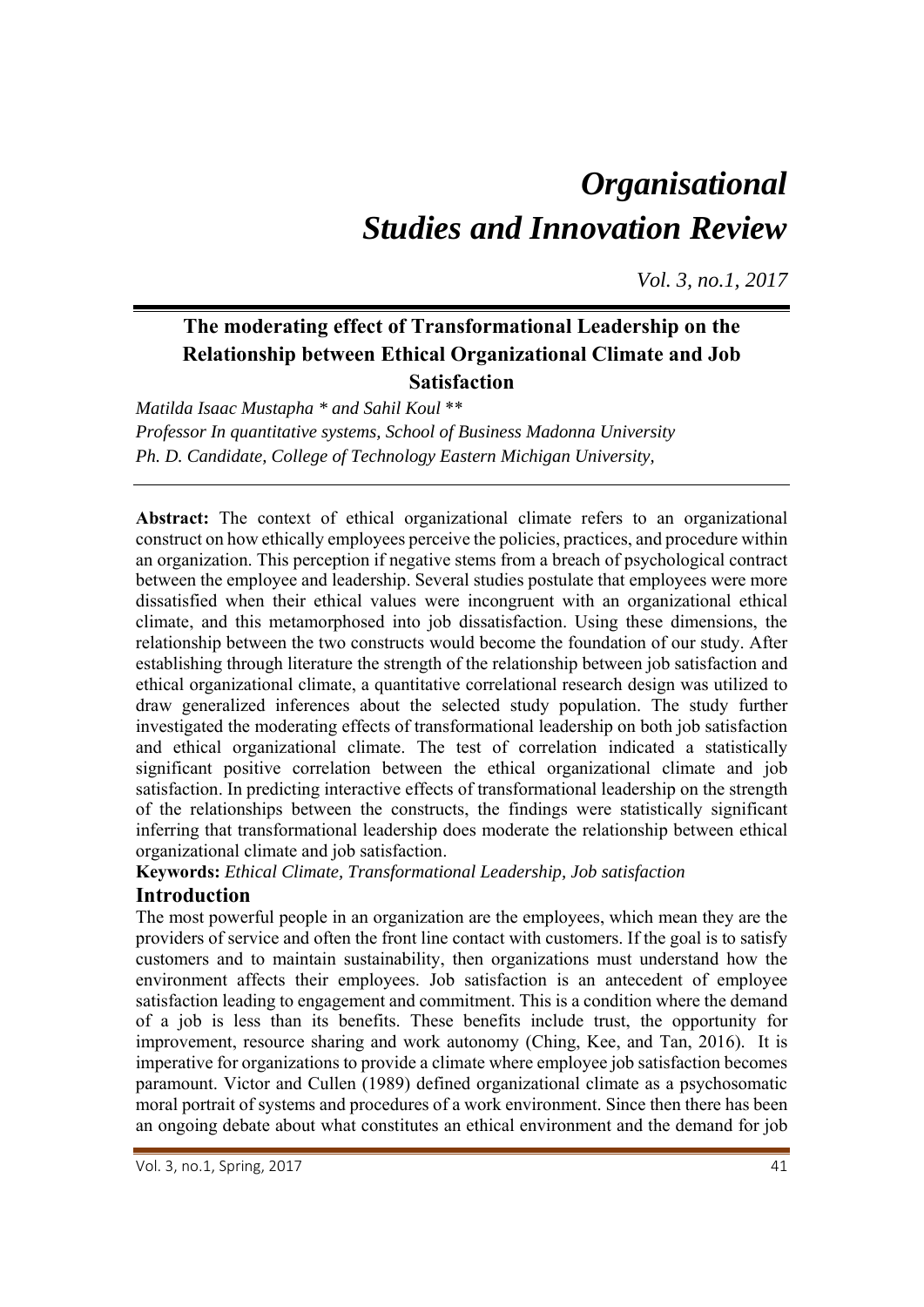satisfaction. There is the notion that ethical work environment will allow employees to trust the organization and their peers; thereby creating a positive work environment. Hence we suggest a positive correlation between ethical organizational climate and job satisfaction.

Many researchers have attempted to identify the relationship between job satisfaction and ethical organizational climate with limited consideration to the types of leadership that fosters such environment. This study not only offers insight into such relationships but it also analyzes the moderator effect of transformational leadership on strengths of the relationship. It is worth noting that transformational leadership is synonymous with great self-awareness, intellectual stimulation, and inspirational motivation and will mitigate any limitations in an ethical climate. Hoyt & Blascovich (2003) further suggested that developing transformational leadership in teams increased follower's performance when tasks were presented from a qualitative or qualitative perspective. Lending the view that a quantitative advantage enhanced by leadership increased the sense of intellectual stimulation. The question now becomes does ethical organizational climate affect job satisfaction and would a transformational leadership moderate such that relationship.

## **Literature Review**

## **Ethical Organizational Climate**

In 1988 Bart Victor and John Cullen in Administrative Sciences Quarterly conceptualized the notion of ethical work climate (EWC). It was argued that ethical climate played a significant role in job satisfaction because it gave employees a general overview of the day to day operations and code of conduct in an organization (Cullen, Parboteeah, and Victor, 2003). Victor and Cullen defined Ethical climate as the shared perception of employees view on organization's ethical criterion and locus of analysis. The ethical criterion was classified into three categories, Egoism which alluded to seeking pleasure and avoiding pain, benevolence, which related to satisfying employees within an organization and principle (deontology), which is a universal belief system within the organization. Table 1 shows the Ethical work climate types from (Cullen et.al, 2003).

| <b>ETHICAL CRITERIA</b> | <b>LOCUS</b><br>OF<br><b>ANALYSIS</b> |                             |                                                |
|-------------------------|---------------------------------------|-----------------------------|------------------------------------------------|
|                         | <b>Individual</b>                     | Organizational              | Cosmopolitan                                   |
| <b>Egotism</b>          | <i>Instrumental</i>                   | Company Profit              | Efficiency                                     |
| <b>Benevolence</b>      | Caring                                | <b>Team Interest</b>        | Social<br>Caring/<br>Responsibility            |
| Principle               | Independence                          | <b>Rules And Procedures</b> | Law& Professional<br>Code<br>(Professionalism) |

| Table 1: Ethical Work Climate types |  |
|-------------------------------------|--|

*(Source: Victor and Cullen ethical climate matrix (1997, 1998. P.)* 

The fundamentals outlined in the table shown are the bedrock for setting the work atmosphere (Elci and Alpkan, 2009). When employees view these components as fair and pleasurable, their level of satisfaction increased and their attitude remained positive and was committed to their organization (Kang, Stewart and Kim, 2011). It was noted that the greatest concern for employees was the essence of trust. An organization that lacked trust would limit its employees to safety patrol officers rather than functioning in their assigned duties. DeConinck (2011) defined trust as a psychological state of not feeling threatened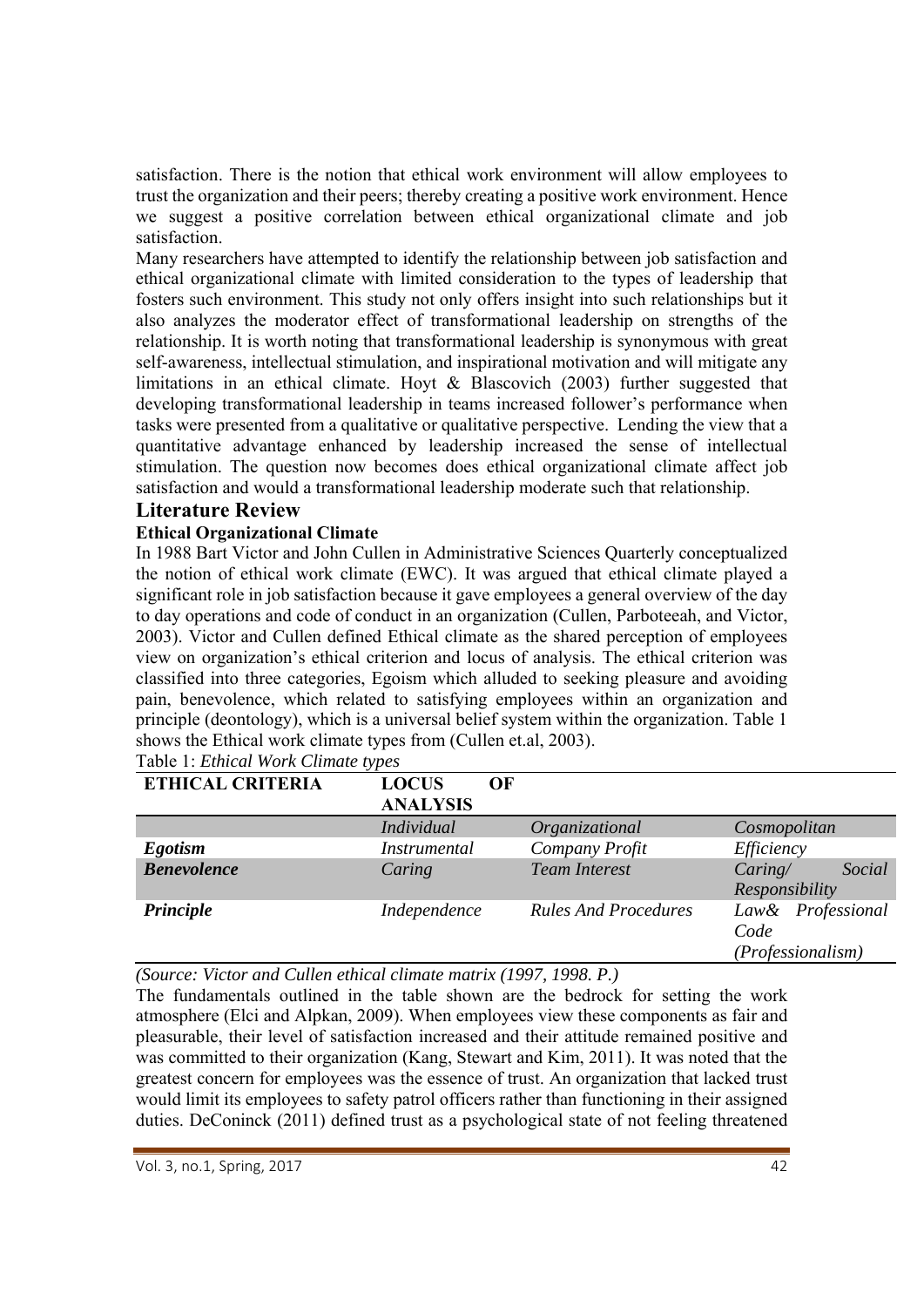by the actions of another based upon one's expectations. The rationale behind this perceived state is that employees performed better in environments leadership and fellow employees held themselves to higher ethical standards.

#### **Job Satisfaction Employee attitude**

The concept of job satisfaction has been a research topic since the early  $19<sup>th</sup>$  century. Job satisfaction is a predictor of employee attitude and organizational citizenship behavior, and this translates into employee attitude and job performance (Katenova, Mahmood and Sharfaraz, 2011). Frederick Herzberg (1966) theorized that employee satisfaction could be categorized as either hygiene or motivation. The hybrid of both motivational and hygiene factors were viewed as characteristics of top performers. Considerable significance is affixed to this notion, and there is a reason to better understand its relativity to ethical organizational climate. Research further concluded that once hygiene issues have been addressed, employees often become more satisfied with their job. Some of these hygiene factors included salary, supervision, work policies, interpersonal relation, and work condition (Syptak, Marsland and Ulmer, 1999). DeConink (2011) asserted that the environment in which one worked played an immense role in how one's perception of self and how others view them. It was theorized that individual identification is a form of perceived external prestige. Lending to the belief that employee attitude will exhibit job satisfaction when they felt a sense of belonging to an organization. This self-identification produced a feeling of oneness based on the psychological connection to an organization. Given the importance of job satisfaction and employee attitude, an ethical organizational climate would yield a conducive and positive mindset that encourages productive attitude and job satisfaction (DeConink, 2011).

#### **Transformational Leadership**

In this study of the relationship between ethical organizational climate and job satisfaction, consideration is given to the effect of transformational leadership. We live in a transactional world, where management in many organizations is responsible for setting goals and employees are expected to follow, and if they don't, there are consequences. For decades academia has been inundated with several leadership theories. The leadership as the one that materializes according to particular organizational situation (situational), to how effective leadership fits into a particular circumstance (contingency) or how employees viewed the organization's incentive and their ability to perform their work and outcomes (path-goal theory) or how leaders and member work symbiotically to achieve a common goal (the leader-member exchange theory) (Lee, 2010). Among these theories is the emergence of transformational leadership. This is viewed as leadership that would create an amiable work environment where the focus shifts from production to job satisfaction.

The concept of transformational leadership was first introduced by presidential biographer James McGregor Burns. Burns believed that a transformational leader would stimulate their followers to achieve high levels of moral standards. It is also believed that they intellectually stimulate their members to a place of great motivation and efficacy (Bellamy, 2016). In understanding the transformational leadership, these four components must be explored:

 **Individual Consideration**: An understanding of the need and employees and motivating them to excel. This is crucial to the satisfaction of employees as they see themselves as part of a solution.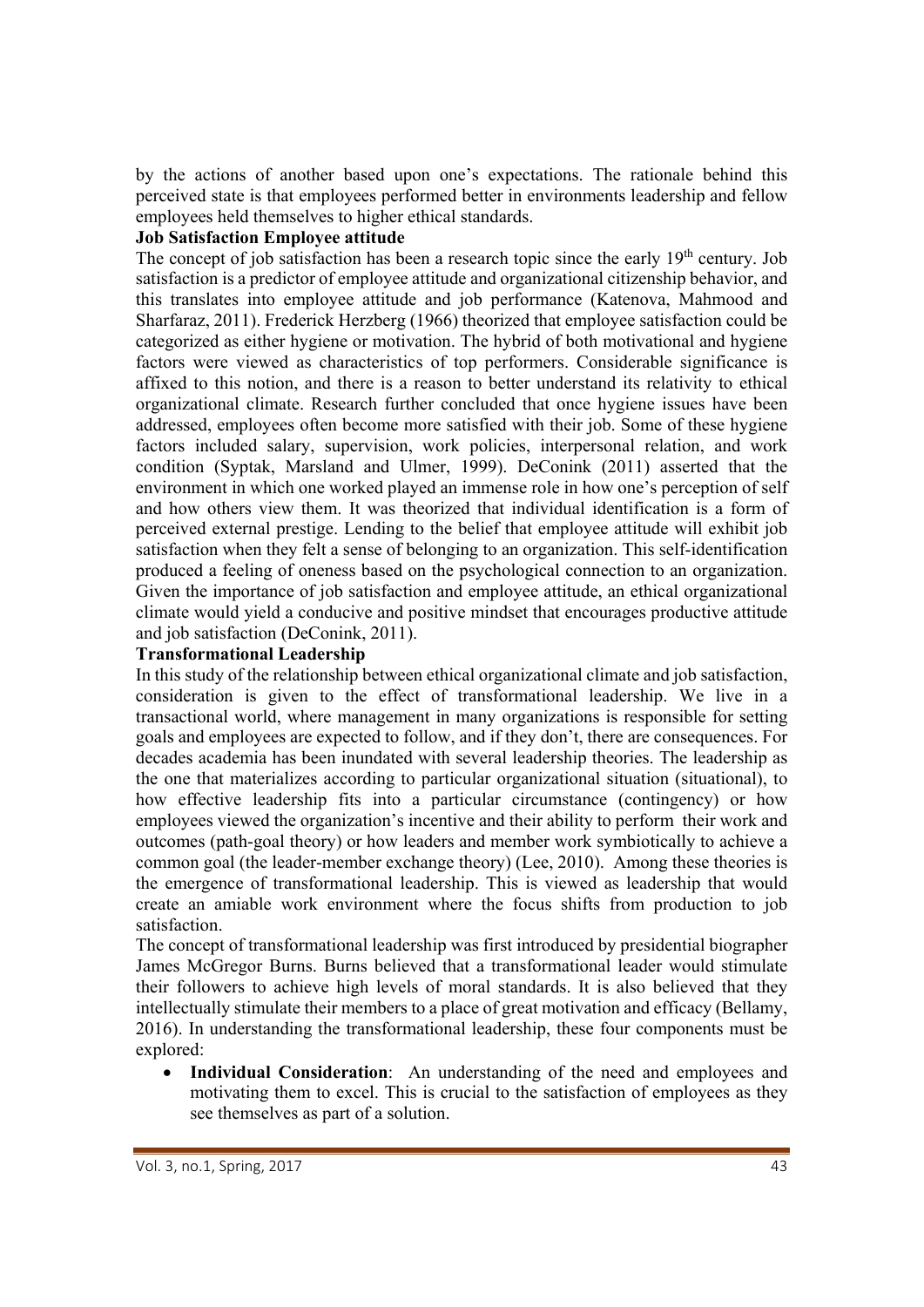- **Intellectual Stimulation**: Challenging employees to have a creative disposition and to use cognitive abilities to devise new ways of addressing old issues. This is significant to process improvement and quality planning. Employees can embrace the vision of the organization and move the process forward.
- **Inspirational Motivation:** Encouraging employees to develop a winning attitude and to perform beyond expectations by exploring all the given opportunities. This plays a significant role in customer satisfaction. Performance includes understanding the needs of customers and working to meet those needs.
- **Idealized Influence**: Exhibiting a sense of purpose and having a vision of success. Eliciting trust, and dignity. The notion of trust helps the followers to receive the planned objective with enthusiasm.

These components are expected to create propellants for employee satisfaction and a change in employee perception. Brown and Michael (2009) suggested that effective leaders show the following Myers-Briggs personality styles: Extrovert, Sensing, Intuitive, and Perceiving. Also, Roush and Atwater echoed the same context and concluded that of the four paradigms, sensing and perceiving where most consistent with transformational leadership. This is because of the nature of awareness, and idealized influence transformational leadership has on their employees. This influence is only possible with leaders who can actively create an ethical environment built on trust and accountability. When effective leaders reward ethical behavior and punish unethical practices, employees feel a sense of security and trust for their superiors (DeConnick, 2011). With this in mind, it is believed that a transformational leader will most likely change the perception of employees to a more favorable notion of not only themselves but also of the inherent nature of an ethical organizational climate.

## **Research Methodology**

This research proposal was based Descriptive *cum* Quantitative research methodology. The study was not meant to establish cause-and-effect relationships, rather develop a correlation and potentially draw generalized inferences about the selected population. After the data analysis, based on research findings, the strength of the relationship between the variables was established using this approach. The correlational study examines the extent to which differences in one characteristic or variable are related to differences in one or more other characteristics or variables" (Ormrod and Leedy, 2012 ).

#### **Sampling Plan**

The population (N=200) is a tier one automotive accessory manufacturer headquartered in Ann Arbor, Michigan, who has ten divisions across the United States. 100 employees were conveniently sampled, and the response rate was 78%. The respondents were 45 males and 33 females in this data set. The mean length of employment was 4.46 yrs. At current job. Ethnicity data was as follows: American White - 61, American Black - 9, Asians -5, American Indian - 2 and others - 1.

#### **Hypothesis**

- 1. A positive correlation is expected between the ethical organizational climate and job satisfaction.
- 2. Transformational Leadership moderates the relationship between ethical organizational climate and job satisfaction.

#### **Dependent Variable**

Job satisfaction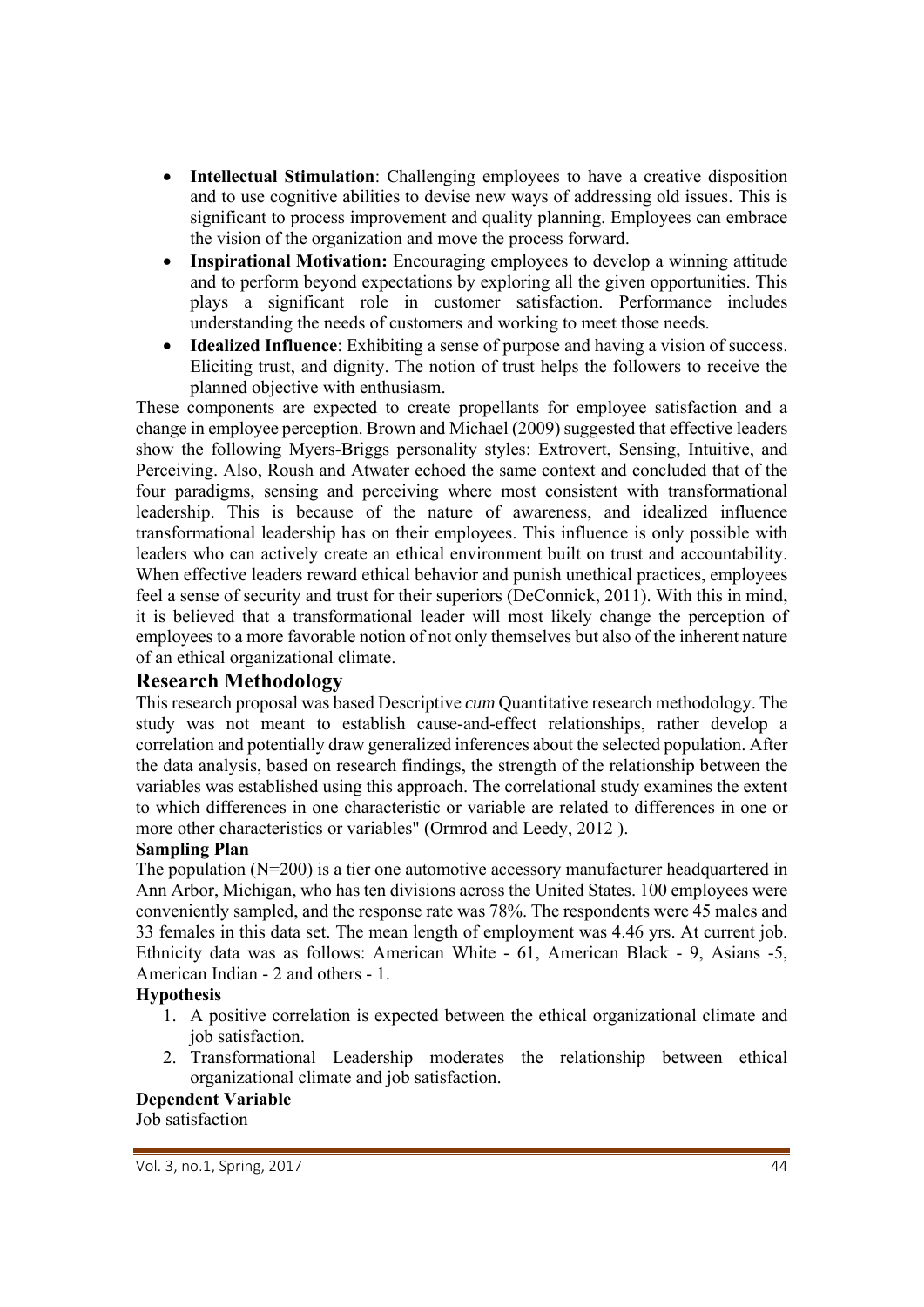#### **Independent Variable**

Ethical Organizational Climate

#### **Moderating Variable**

Transformational Leadership (A leader who demonstrates individualized consideration, inspirational motivation, intellectual stimulation and attributed charisma)

#### **Instrumentation**

A paper questionnaire was utilized for this study. The Job Satisfaction Scale was measured by a four-item scale that measured the respondent's attitudes regarding their job, and peers. This scale was adopted from Bellamy (2016). This a five Point and anchor response scale with five anchors ranging from 5-Agree to 1- Disagree. The Cronbach Alpha of this scale was .87.

The Ethical Organizational Climate Scale was measured by a 4 item scale that measured the employee's psychological impression of their organizational climate. A five point and five anchor scale ranging from 5-Agree to 1-Disagree. The Cronbach Alpha score for this scale was .82

The researcher adopted the Transformational Leadership scale from

from a Multifactor Leadership Questionnaire (MLQ) originally developed by Bass

and Avolio (1994). A five point and five anchor response scale has utilized that

range from 1 "not at all" to 5 " frequently, if not always." The Cronbach Alpha of this scale .936.

## **Results**

As summarized in table 2, above the descriptive statistics shows the percentage of female participants was 42% whereas the percentage of male participants was 58%. The results showed that 53% of the respondents were between the ages of 18-38 years of age, while 47% of the respondents were between the ages of 38-57.

| Variable    | Percentage |  |  |
|-------------|------------|--|--|
| Gender      |            |  |  |
| <b>Male</b> | 58%        |  |  |
| Female      | 42%        |  |  |
| Age         |            |  |  |
| 18-38       | 53%        |  |  |
| 38-57       | 47%        |  |  |

## Table 2: *Descriptive Statistics*

#### **Hypothesis testing**

1. A positive correlation is expected between the ethical organizational climate and job satisfaction.

In testing for hypothesis 1, multiple regression analysis was conducted. The result indicated a significant statistical relationship between ethical organizational climate and Job satisfaction. The result was significant  $\omega$  alpha < 0.05. A value of R-square was .68 indicating that 68% of the variance in job satisfaction is accounted for in ethical organizational climate.

2. Transformational Leadership moderates the relationship between ethical organizational climate and job satisfaction.

In testing for hypothesis 2, a moderator analysis was employed using SPSS the result indicated that transformational leadership does moderate the relationship between ethical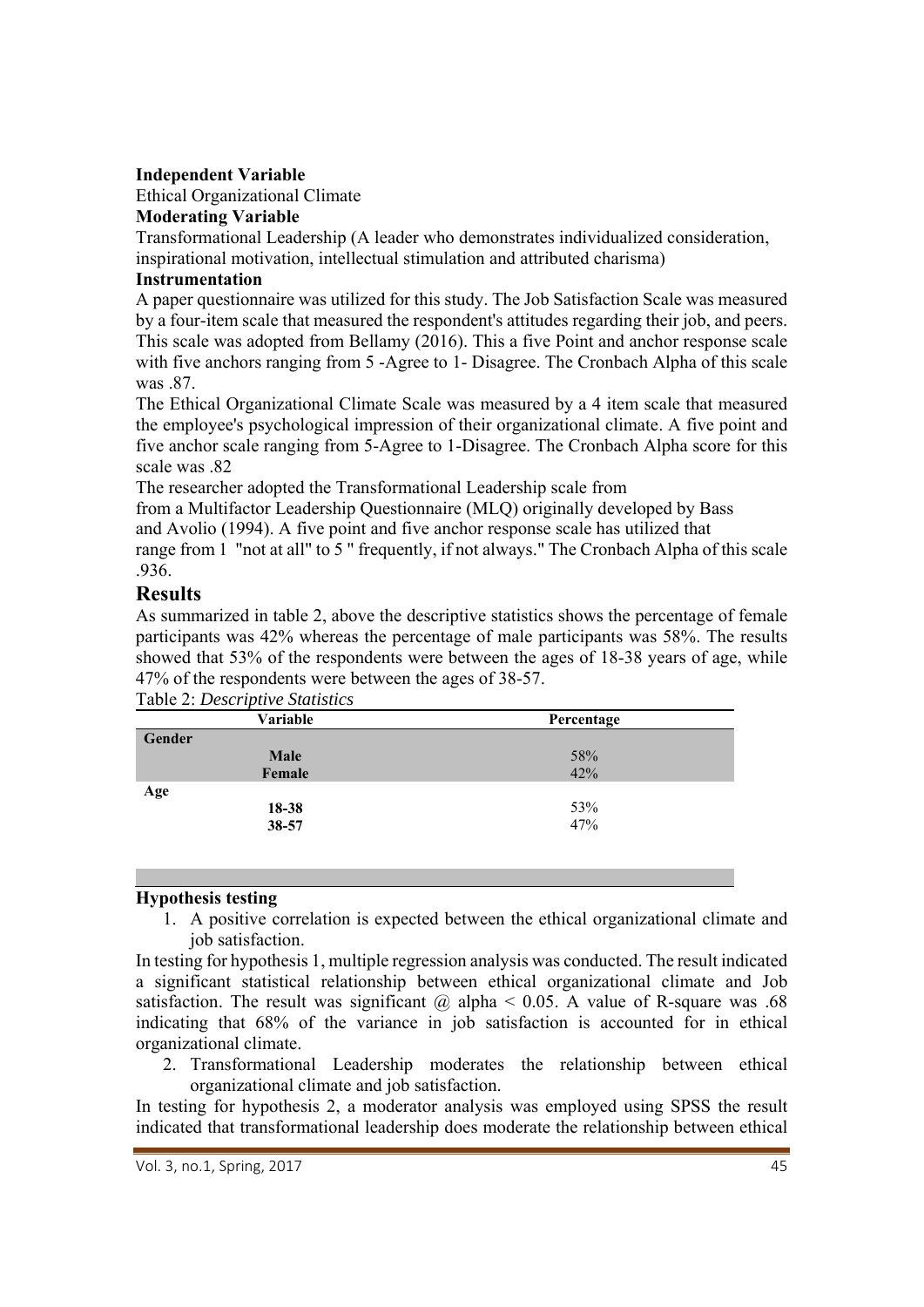organizational climate and job satisfaction. The result is also significant  $\omega$  alpha < 0.05. A value of R-square from model 2 was .83 which was a significant change from model 1.( See Table.3)

| <i>Variable</i> | Model 1  | Model 2  |  |
|-----------------|----------|----------|--|
| Constant        | $.001**$ | $.007**$ |  |
| C FLL           | $.000**$ | $.048**$ |  |
| Org. size       | 78       | 78       |  |
| $R-Sq$          | .681     | .837     |  |
| $R^2$ Change    | .686     | 833      |  |
| T FLL Sig       | $.000**$ | $.000**$ |  |

Table 3: *Result of Moderator effect using SPSS*

## **Limitation of the Study**

The main limitation that is apparent in this study is the sample size and type. There was a total of 40% of the actual population studied (78 out of 200). It would also be beneficial to study other factors that contribute to these variables such as salary, average performance review score, etc. The study is limited to the basic information of the individuals, and the purposive sample may not be the best sampling method in a bigger future project.

## **Conclusion**

This study found a significant correlation between job satisfaction and ethical organizational climate. Furthermore, there was insignificant statistical evidence to suggest that transformational leadership acts as a moderator between the two variables. All variables involved had reliable Cronbach's Alpha scores of .936, .870, and .819 for transformational leadership, job satisfaction, and organizational climate respectively. Subsequent research with a larger sample size may show the significance power of predictability of job satisfaction on ethical organizational climate. By analyzing the research and results presented in the study, It is clear that both employees and employers can better understand the relationship between the variables measured. The topics such as organizational climate, job satisfaction, and transformational leadership are widely applicable to nearly any industry. Following the manner in which leadership impacts employees' perception of their environment, as well as their satisfaction with their job, forms a fundamental basis for a successful working environment.

## **References**

Bellamy, A, and Bellamy A. (2016).The Relationship between Neurotic Leadership Styles, Transformational Leadership, Emotional Intelligence, and Worker Attitudes. *European Scientific Journal*, 12(22), pp. 68. doi:10.19044/esj

Brown, F. W., and Michael D. Reilly. (2009) The Myers-Briggs Type Indicator and Transformational Leadership. *Journal of Management Development,* 28(10), pp. 916-932. doi:10.1108/02621710911000677.

Ching, L. E, Kee. D. Tan, C. (2016) The impact of ethical work climate on the intention to quit of employees in private higher educational institutions.*Journal of Southeast Asian Research* (2016) 2016 Doi: 105171/2016.283881

Cullen, B., Parboteeah, k.P and Bart V. (2003). The Effects of Ethical Climates on Organizational Commitment: A Two-Study Analysis. *Journal of Business Ethics*, 46 (2), pp. 127-141doi:10.1023/A: 1025089819456.